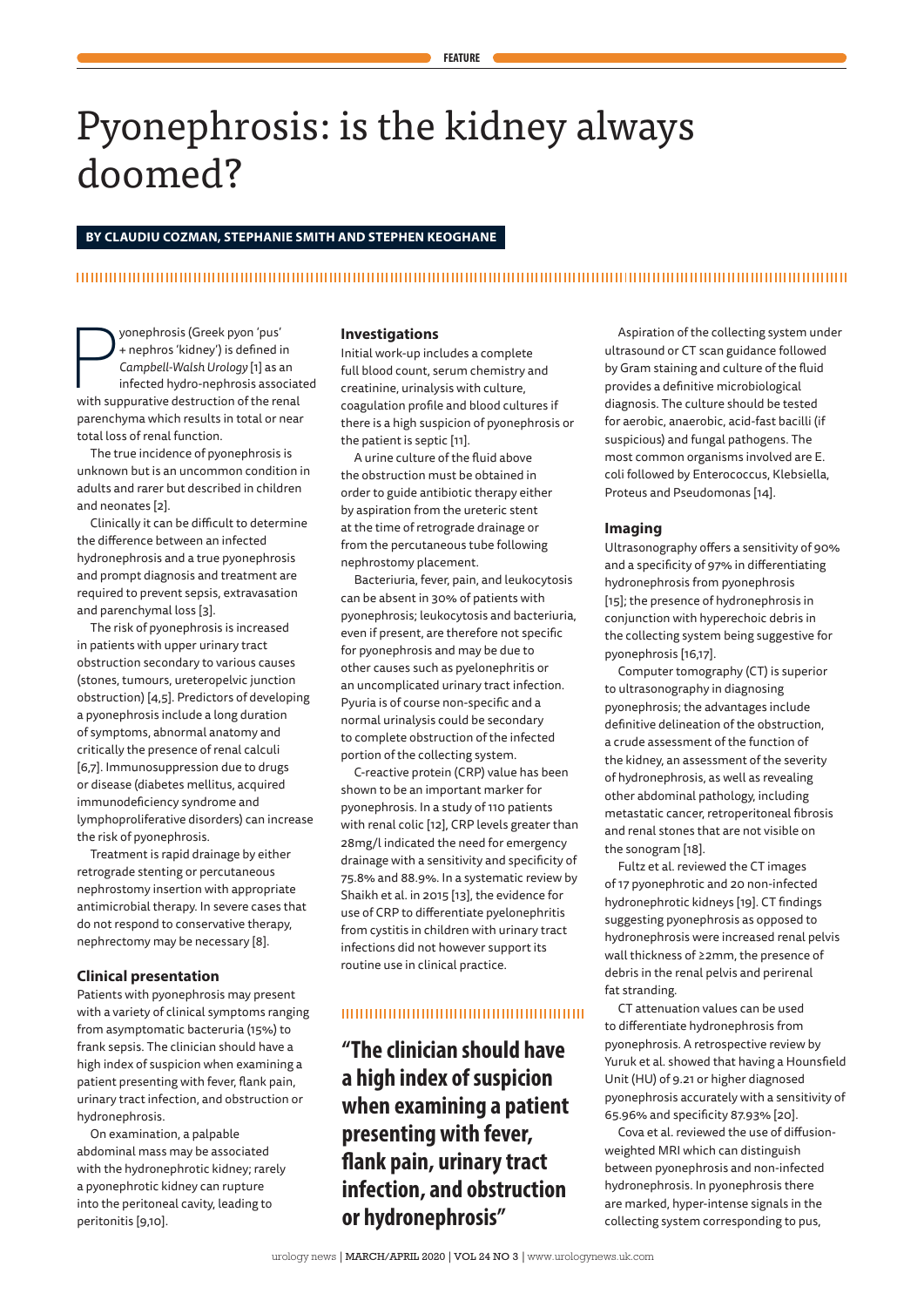A non-functioning kidney was defined as having paper-thin parenchyma on urinary ultrasound or CT with no contrast evident in the collecting system and having a split renal function of <10% on nuclear renal function studies [21].

### **Management and outcome**

Antibiotic therapy should be guided by cultures and local microbiology policy and resistance.

In the presence of infection and obstruction antibiotic penetration and efficacy can be impaired from the oedema and poor blood flow in the area and emergency drainage is therefore imperative.

Pearle et al. randomised 42 patients with an infected obstructed kidney to nephrostomy or retrograde stent [22]; there was similar efficacy between antegrade and retrograde kidney decompression. Their results demonstrated an increased incidence of bacterial urinary colonisation post-procedure in the nephrostomy group as compared to the stent group.

Goldsmith et al. studied 130 patients who underwent decompression for obstructing ureteral stone with nephrostomy or stent placement [23]. Patients who underwent nephrostomy placement had a longer hospital stay but other outcomes such as time to definitive stone management, rates of spontaneous stone passage and initiation of stone metabolic work-up were not statistically different. The authors noted that the method of initial decompression correlated with the eventual approach selected for definitive stone management. Patients treated with nephrostomy were more likely to undergo percutaneous management, while patients managed with ureteral stenting were more likely to be treated utilising a ureteroscopic approach. Larger stones, multiple comorbidities and severe sepsis favoured a nephrostomy as drainage.

Mokhmalji et al. prospectively randomised 40 patients to receive either nephrostomy or stent [24]. Sixteen out of twenty stents were successfully placed while all 20 nephrostomies were successfully sited. All unsuccessful stents were successfully managed by nephrostomy insertion.

The results demonstrated that stent utilisation was less successful when compared to nephrostomy insertion and there was a trend for longer antibiotic therapy due to persistent signs of urinary tract infection in patients who underwent stent placement.

Further management of the decompressed kidney following pyonephrosis and resolution of infection is governed by the residual split renal function. There is however a lack of data in the adult population regarding the interval to assess split renal function following renal decompression and definitive treatment.

Data on outcome following pyonephrosis is also sparse: traditionally, nephrectomy is considered for a kidney with a split renal function of less than 10% following decompression.

In an observational study on 14 patients with pyonephrosis, in 10 cases treatment consisted of primary nephrectomy; in three of these cases primary nephrostomy was performed with a positive outcome and in one case of renal failure treated with nephrostomy and conservative management the patient did not survive [25]. The author concluded that the optimal management was early detection and treatment of the mechanism of obstruction which was urolithiasis in 71% of the cases in the series. Conservative treatment was suggested in cases with a single kidney and poor performance status.

A retrospective analysis on 53 patients by Zhang et al. demonstrated improved split renal function following nephrostomy insertion for ureteropelvic junction obstruction in 56.6% (30 patients) [26]. Those who had the greatest benefit from pyeloplasty were young adults (aged between 18 and 35) showing a further improvement of the split renal function without secondary hypertension or urinary tract infection at 12 and 36 months.

Wagner at al. showed that the paediatric population benefits from early renal decompression and pyeloplasty even if the split renal function is less than the 10% [27]. This was supported by Aziz at al. in a small study of 12 patients (age range 35 days to 11 years) with kidney function less than 10% which initially had nephrostomy followed by an Anderson-Hynes pyeloplasty after four to six weeks [28]. All subjects demonstrated improvement in renal function at four to six weeks (more than 10%) after initial nephrostomy insertion. Furthermore, Zhao et al. [26] and Fink et al. [29] confirmed on animal models that renal function with complete ureteral obstruction could be restored to normal levels in the first week after obstruction, which indicates that the early GFR decrease is reversible.

#### **Children**

The clinical presentation of pyonephrosis in older children is similar to adults with fever, chills, flank pain and tenderness associated with a previous history of urinary tract calculi, infection, surgery or malformation. Neonates with hydronephrosis may have a palpable abdominal mass, features of

urology news **|** MARCH/APRIL 2020 **|** VOL 24 NO 3 **|** www.urologynews.uk.com

urinary tract obstruction or urosepsis. The causes of hydronephrosis in a neonate can be classified as obstructive and nonobstructive. The most common causes are pelvi-ureteric junction obstruction (50-60%), vesico-ureteric reflux (20-30%), vesico-ureteric junction obstruction, multicystic kidney and rarely, posterior urethral valves.

Paediatric urolithiasis has increased globally over the last few decades and now represents 2-3% of the total population of stone-formers which makes it a significant risk factor for pyonephrosis even in this age group [2].

Kidney-sparing treatment in the paediatric population should be considered after early renal decompression even with poor split function on a nuclear medicine scan [27,28].

#### **Pregnancy**

Asymptomatic bacteriuria affects 2-10% of all pregnant women and approximately 30% of these will develop pyelonephritis if not properly treated [30]. Urolithiasis is the most common non-obstetric complication in the gravid patient with a prevalence of kidney stones in pregnancy of 1:200 [31].

The diagnosis of pyonephrosis in pregnancy is similar to non-pregnant women but it is important to remember that physiologic hydronephrosis may be as high as 90% on the right side and 67% on the left side. [32].

Ureteric stents and percutaneous nephrostomy drainage are considered equally safe and effective in pregnancy. In a study of 26 pregnant women with urolithiasis, 7 out of 15 women with stents required early induction secondary to stent intolerance [33].

The risk of stent encrustation is however greater due to the altered urinary environment, especially the hypercalciuria seen in the second and third trimester causing re-obstruction and further complicating surgical management [34]. Based on this, stents require exchange every four to six weeks in the gravid patient.

Nephrostomy drainage has similar complications to a ureteral stent insertion including bacterial colonisation and encrustation but the percutaneous tube is also subject to inadvertent dislodgement, causing more pain and the need for further intervention. Nephrostomy placement has also been associated with an increased risk of sepsis [35].

In a retrospective analysis by Collins et al. on 30 women who underwent nephrostomy insertion during pregnancy (mean gestational age 25 weeks) 17 patients required drainage for renal calculi or pyelonephritis [36]. The mean number of